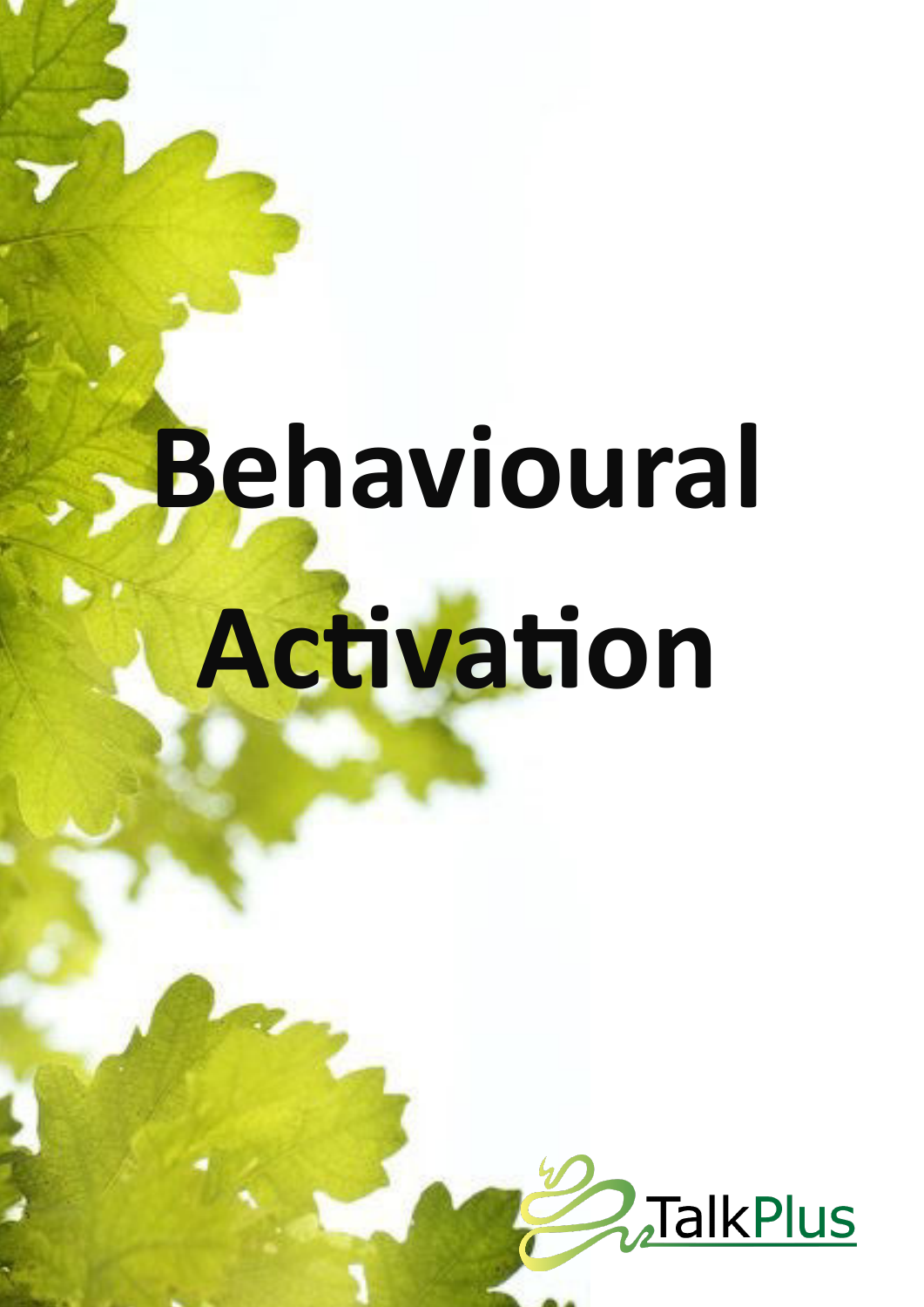## **Behavioural Activation**

Behavioural Activation is an evidence based intervention for the treatment of low mood or depression, recommended by the National Institute for Health and Clinical Excellence (NIHCE, 2009).

This workbook can be used either alone or with the support of your Psychological Wellbeing Practitioner.

#### **How to use this workbook.**

Behavioural Activation has four steps. It is important to work through one step at a time, only move on to the next step of Behavioural Activation once you are comfortable with using the previous step. It is key to follow all four steps of Behavioural Activation in sequence.

It can take some time for an intervention to become effective and to show improvement. It is important to allow enough time for behavioural activation to be effective.

#### **Evidence of Effectiveness;**

http://psycnet.apa.org/?&fa=main.doiLanding&doi=10.1037/0022-006X.74.4.658

#### **Helpful Resources;**

A Recovery Programme for Depression, by Lovell and Richards **cedar.exeter.ac.uk** 

Behavioural Strategies for Managing Depression **www.cci.health.wa.gov.au** 

Becoming More Active **www.primarycare-selfhelp.co.uk**

Overcoming Depression and Low Mood, by Chris Williams www.booksonprescription.org.uk

#### **www.talkplus.org.uk**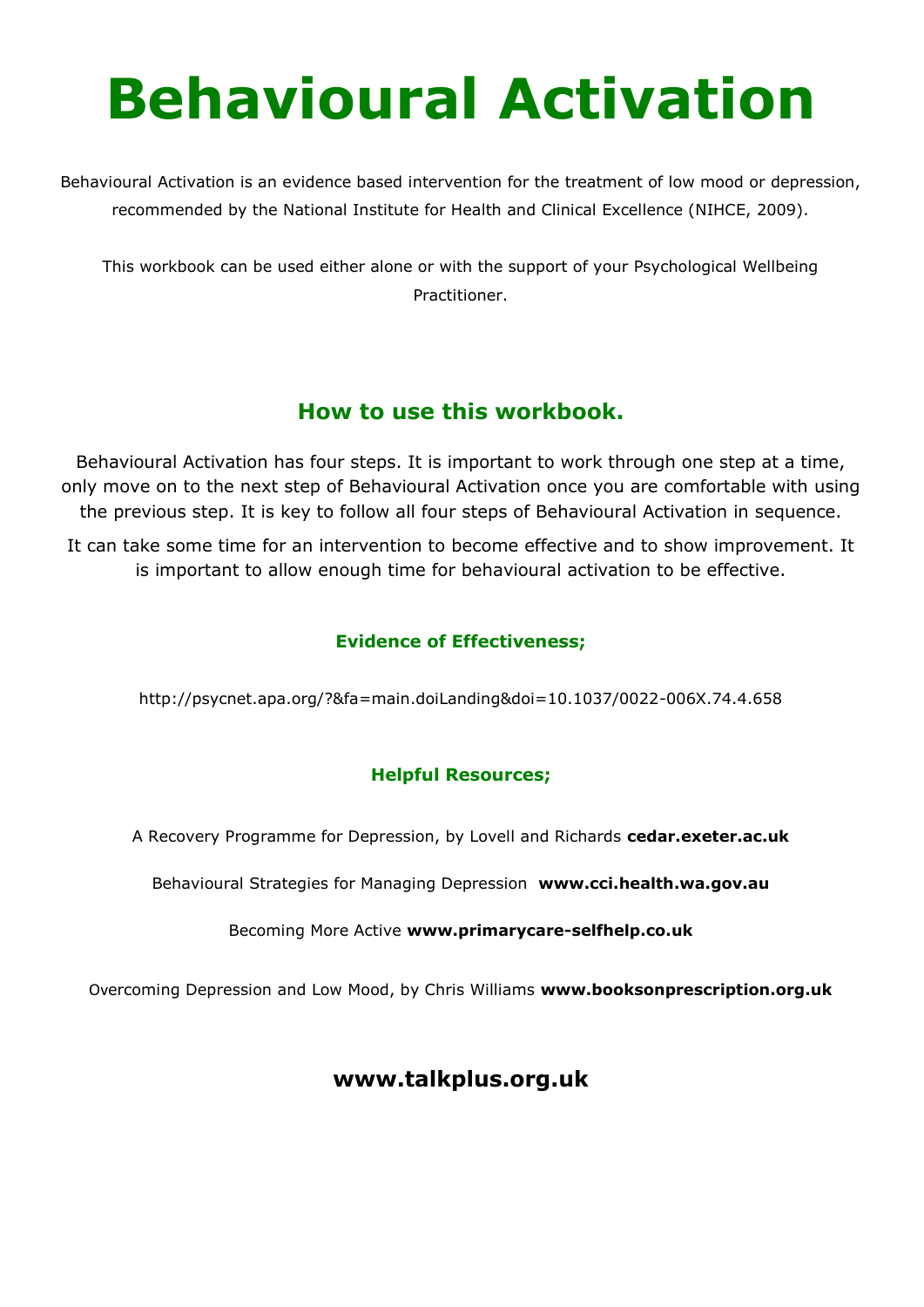## **Behavioural Activation Tackling Withdrawal in Low Mood**

**Behavioural Activation is an evidence based treatment used to tackle withdrawal from day to day activities in low mood. It works by identifying the activities that we may lack the motivation or interest to do when we are feeling low, or when we find we have little time for ourselves. These activities are then gradually reintroduced to incorporate structure, enjoyment and a sense of achievement back into our daily lives.** 

When we are feeling low in mood, we may find it difficult to carry out everyday activities and so find ourselves withdrawing and avoiding these activities. For example, we may avoid seeing friends, stop doing the washing and put off paying bills because we lack motivation or find them overwhelming. Initially the pressure could make us feel that avoiding the activity would be a better solution, however, the longer we avoid, the more difficult it becomes to build the routine up again.



#### **The Vicious Cycle of Low Mood**

By withdrawing from activities, such as seeing friends, paying bills and household tasks, we lose out on experiencing achievement, connectedness to others and enjoyment. 'The Vicious Cycle of Low Mood' shown above demonstrates how the things that we do or don't do because we feel low may result in maintaining the way we are feeling. Behavioural Activation breaks the vicious cycle by gradually reintroducing activities, which has a positive effect on the way we feel. There are four steps to Behavioural Activation.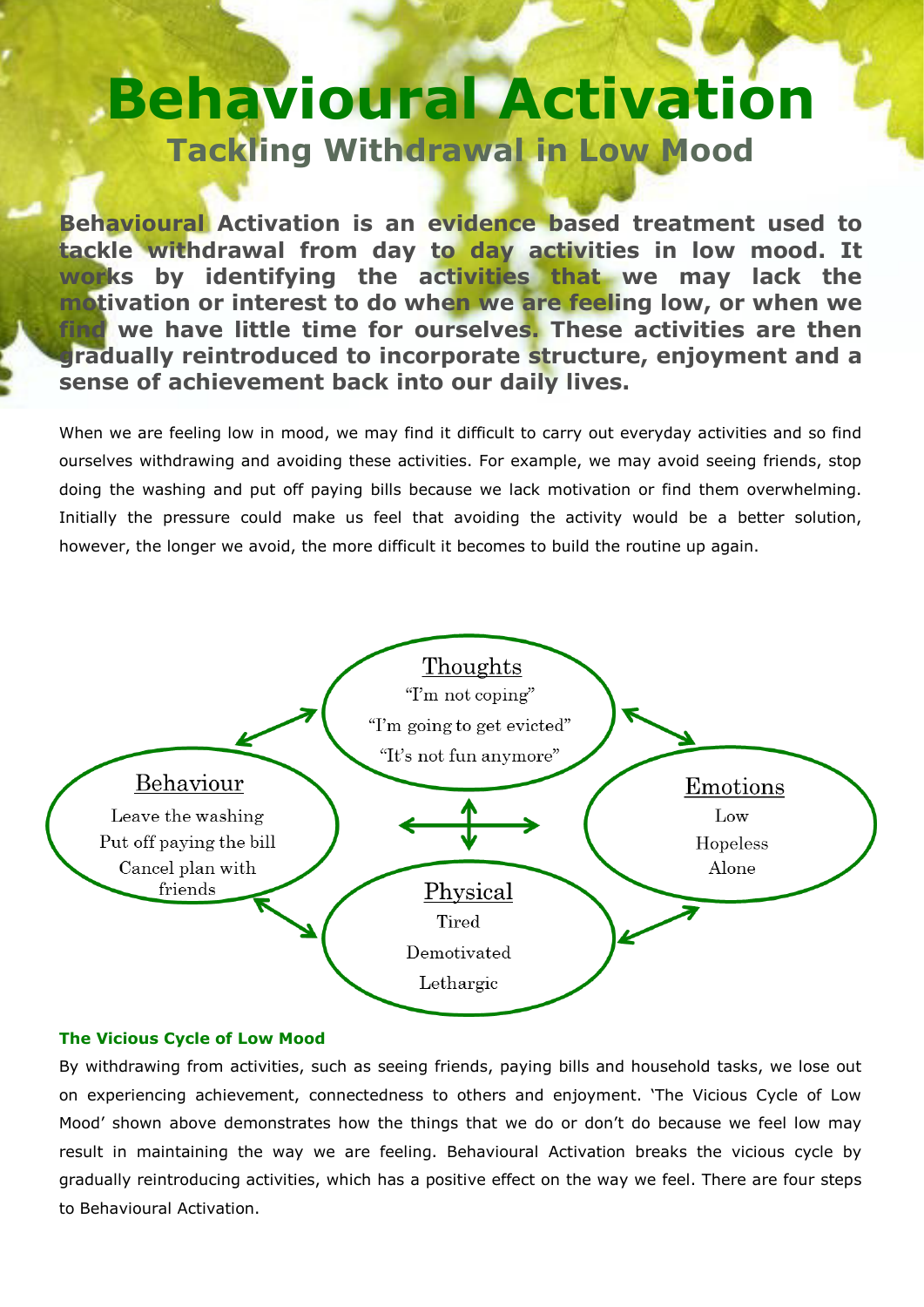### **STEP ONE Identifying Activities**



**The first step of Behavioural Activation is to identify activities that you think you're not doing. These may be things you used to do but no longer find pleasure in, or those that you seem to have little time in your week to do. You can also include activities that you have always wished to do but have never had the motivation to begin.** 

Activities can be broken up into three separate categories; routine, necessary and pleasurable. Evidence shows that in order to have a healthy balance of mood we should include these three main types of activities as part of our weekly routine.

#### **Routine Activities**

 Activities that are done day to day to make our lives more comfortable. Such as; washing, housework, preparing food and exercise.

#### **Necessary Activities**

Activities that are essential and the longer we leave them the worse the negative consequences. Such as; paying bills, applying for jobs, booking medical appointments.

#### **Pleasurable Activities**

Activities that give a sense of achievement or connectedness to others and improve our quality of life. Such as; seeing friends, hobbies, gardening, sports.

When we feel low or lack motivation sometimes it can be difficult for us to recall what we used to do and enjoy before we were feeling this way. Below is a list of example activities which may help to identify the activities you may not be doing. Categorising activities can be very individual so you may find some of the examples fit into different categories for you.

| <b>Routine Activities</b> | <b>Necessary Activities</b> | <b>Pleasurable Activities</b> |
|---------------------------|-----------------------------|-------------------------------|
| Washing the dishes        | Paying bills                | Seeing friends                |
| Eating a healthy meal     | Book a Drs appointment      | Learning a new skill          |
| Hoovering                 | Food shopping               | Gardening                     |
| Washing the car           | Taxing the car              | Singing in choir              |
| Regular bedtime           | Updating CV                 | Taking a bath                 |
| Going to the gym          | Book a Dentist appointment  | Walking the dog               |
| Doing the laundry         | Personal care               | Baking a cake                 |
|                           |                             |                               |

**To complete Step 1 use** *Worksheet 1***.** 

**Fill in the worksheet with activities you have withdrawn from in the three different categories.**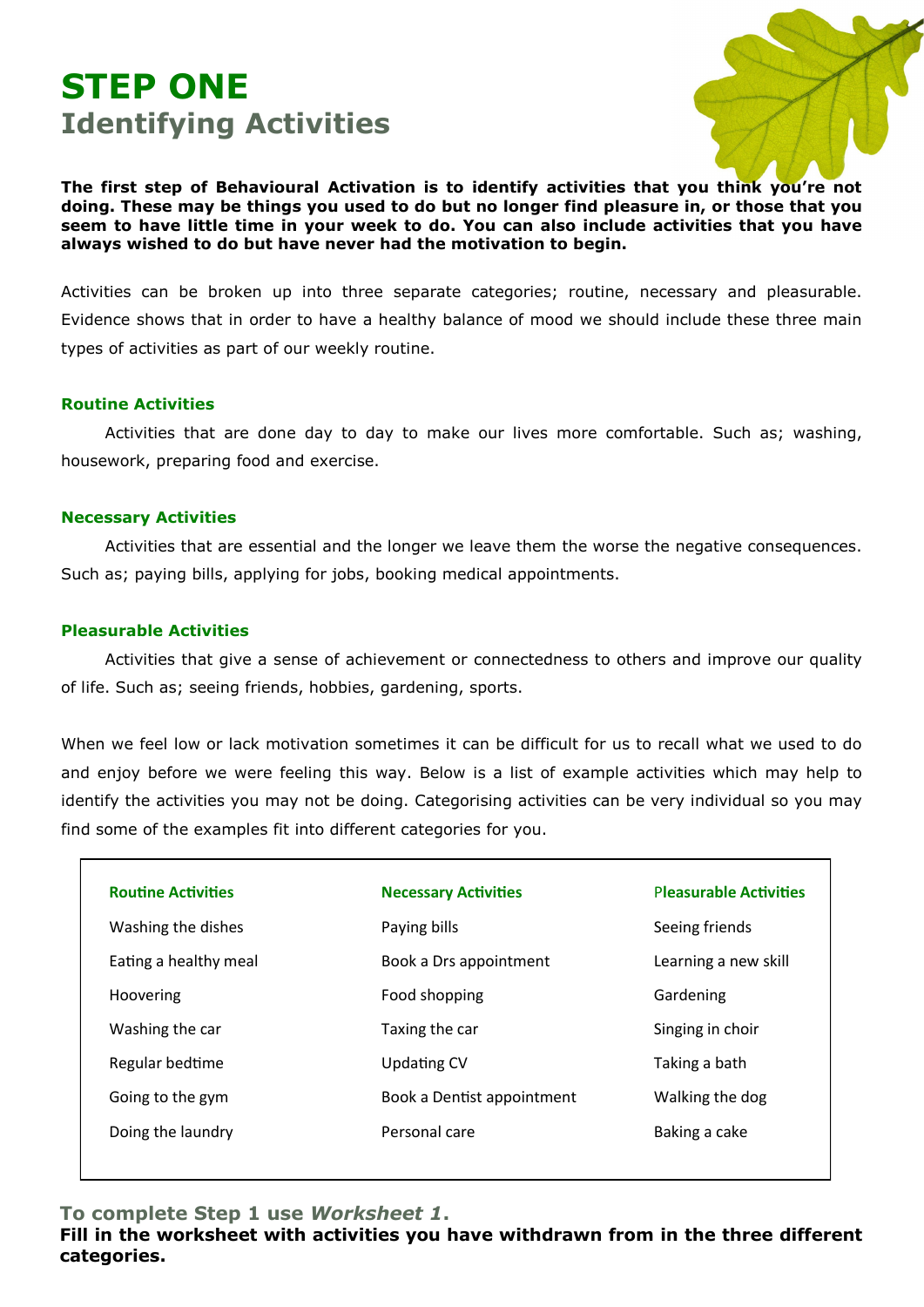## **WORKSHEET ONE Identifying Activities**



| <b>Routine Activities</b> |  |  |
|---------------------------|--|--|
|                           |  |  |
|                           |  |  |
|                           |  |  |
|                           |  |  |
|                           |  |  |
|                           |  |  |
|                           |  |  |

**Necessary Activities** 

| <b>Pleasurable Activities</b> |  |  |
|-------------------------------|--|--|
|                               |  |  |
|                               |  |  |
|                               |  |  |
|                               |  |  |
|                               |  |  |
|                               |  |  |
|                               |  |  |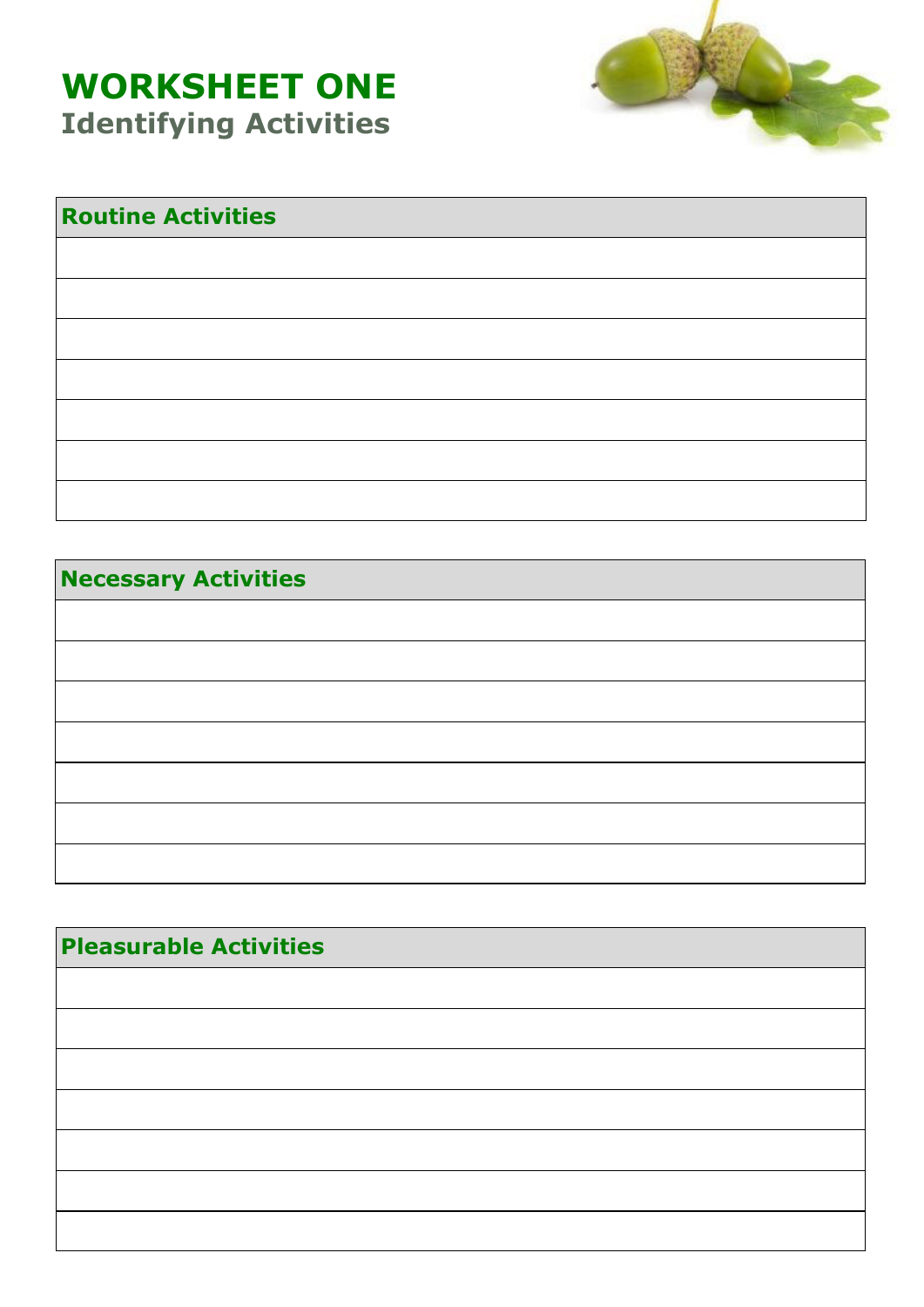## **STEP TWO Ranking Activities**



**The second step of Behavioural Activation is to rank activities in order of how difficult they would be to carry out currently. Think of which activities would be easiest to do, or most difficult to carry out depending on your mood. Behavioural Activation works best if it is graded, only carry out activities to begin with that you feel are achievable, before moving on to activities that may be more difficult.** 

Activities are ranked into three separate levels of difficulty; easy, moderate and difficult. These levels of difficulty will be individual to you. It can sometimes be hard to find the time or build up these activities after a long period of withdrawing from them. Therefore it is important to work out which activities are going to be easier for you to carry out first, then you can slowly working towards those activities you may find more difficult. Whilst ranking the activities it is important to include at least one pleasurable, routine and necessary activity in each category to ensure a healthy balance of each is carried out. For example;

#### **Easy Activities**

Routine: Mopping the bathroom Necessary: Find gas bill Pleasurable: Call a friend

#### **Moderate Activities**

Routine: Wash the car Necessary: Arrange a Dentist appointment Pleasurable: Go for lunch with a friend

#### **Difficult Activities**

Routine: Go to the gym Necessary: Monthly food shop

It may be difficult initially to think of easier activities to complete, some ideas to help are;

- Ask a friend or family member to help.
- Break larger tasks down into more manageable steps, e.g. Clean the house can be broken down into smaller tasks, such as 'dust the living room for twenty minutes'.
- No activity is too small to start with, e.g. Listen to a voicemail message.
- To start with, maybe aim for completing 10 minutes of a task rather than the whole activity in one go.

**To complete Step 2 use** *Worksheet 2***.** 

**Fill in the worksheet with activities from** *Worksheet 1* **into the levels of difficulty, indicate which category of activity they are.**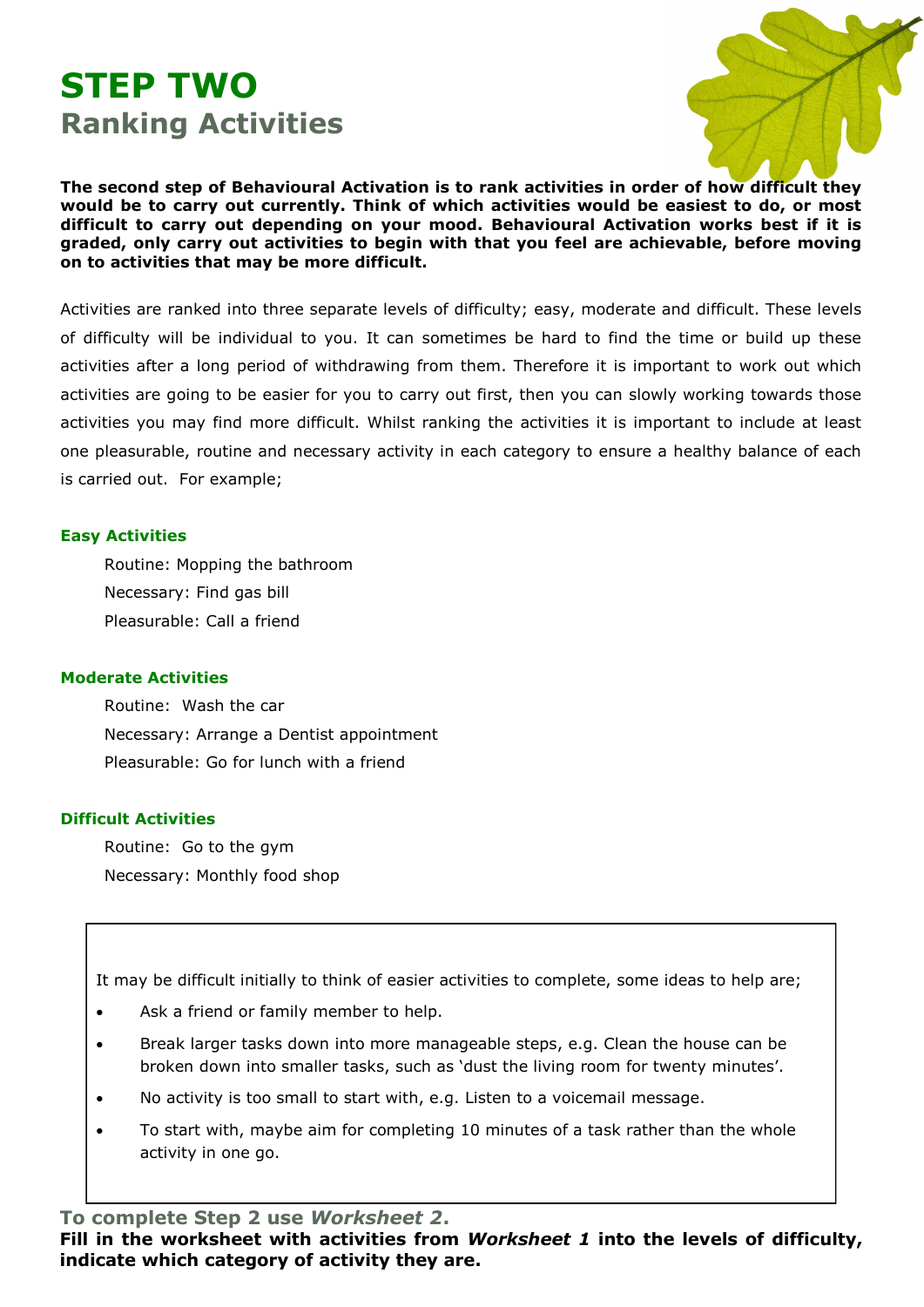### **WORKSHEET TWO Ranking Activities**



| <b>Easy Activities</b> | <b>Routine</b> | <b>Necessary</b> | Pleasurable |
|------------------------|----------------|------------------|-------------|
|                        |                |                  |             |
|                        |                |                  |             |
|                        |                |                  |             |
|                        |                |                  |             |
|                        |                |                  |             |
|                        |                |                  |             |
|                        |                |                  |             |

| <b>Moderate Activities</b> | <b>Routine</b> | Necessary | <b>Pleasurable</b> |
|----------------------------|----------------|-----------|--------------------|
|                            |                |           |                    |
|                            |                |           |                    |
|                            |                |           |                    |
|                            |                |           |                    |
|                            |                |           |                    |
|                            |                |           |                    |
|                            |                |           |                    |

| <b>Difficult Activities</b> | <b>Routine</b> | <b>Necessary</b> | Pleasurable |
|-----------------------------|----------------|------------------|-------------|
|                             |                |                  |             |
|                             |                |                  |             |
|                             |                |                  |             |
|                             |                |                  |             |
|                             |                |                  |             |
|                             |                |                  |             |
|                             |                |                  |             |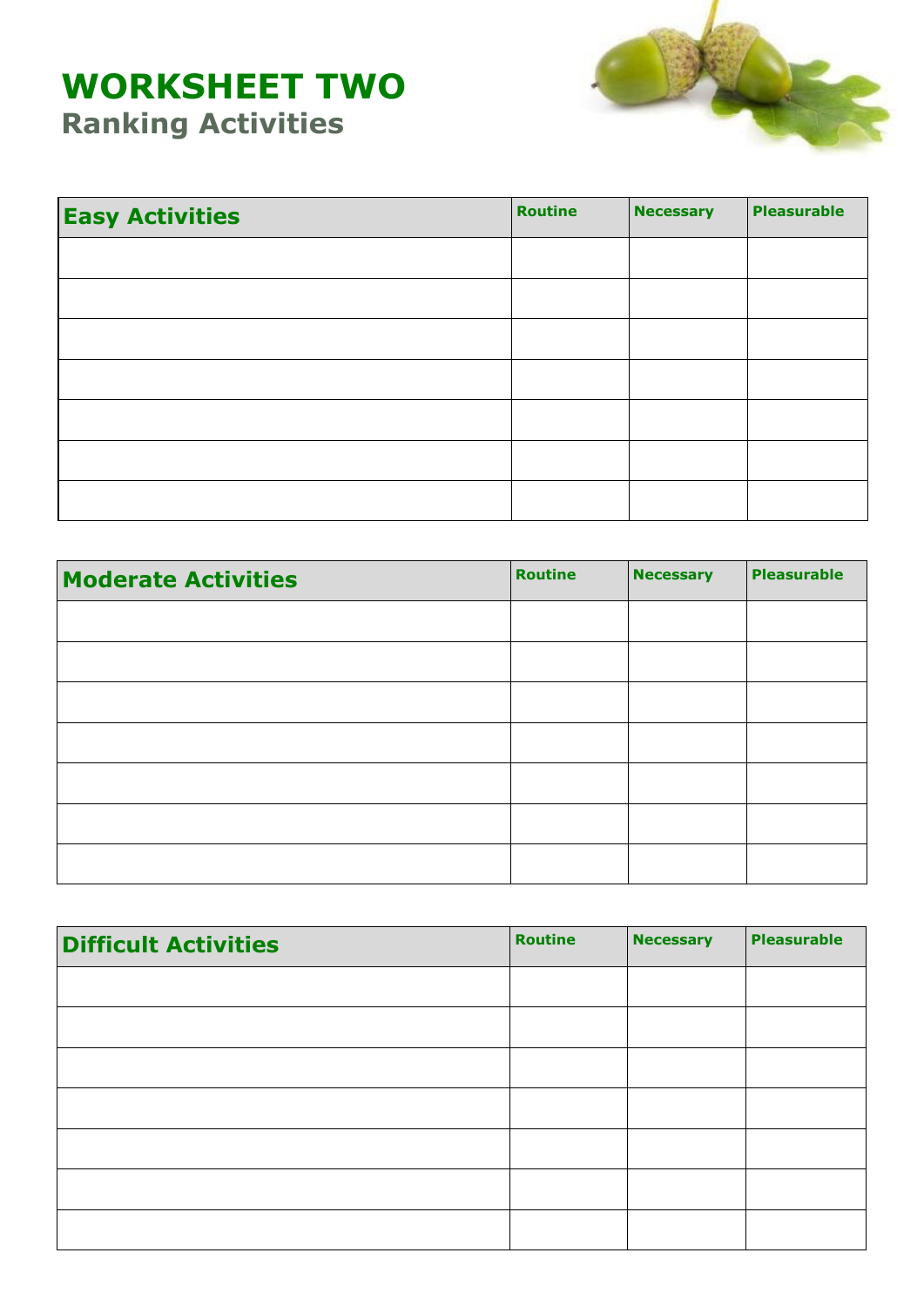## **STEP THREE Scheduling Activities**



**The third step of Behavioural Activation is planning into a diary the activities identified in steps 1 and 2 as many people find when an activity is planned and scheduled it is more likely that they will actually complete it. By planning a range of activities, from all three categories, we gradually reintroduce routine, a sense of achievement and pleasure back into our daily lives.** 

#### **Graded.**

It can be very difficult to find the motivation to begin carrying out activities after a period of withdrawing from them, therefore it is important to start with activities from the 'Easy Activities' table in Step 2, before moving onto moderate or more difficult activities.

#### **Balanced.**

Evidence shows that a balance of different types of activities, routine, necessary and pleasurable, is best for our mood. When planning activities into the diary ensure a mix of the three categories are incorporated so that balance is achieved. For some people it may be that they are not engaging in any pleasurable activities due to feeling all their time is occupied by routine or necessary activities. It may be that the diary can be used to prioritise which activities are most essential and ensure some pleasurable activities are included.

#### **Specific.**

The more specific we are when scheduling in activities to complete the more likely it is that we will complete that activity. Therefore the diary used in Step Three is specially designed to enable you to plan these activities into your week in detail, by asking you to include;

**What:** Be specific about what activity you will be carrying out. **When:** The exact time and duration of the chosen activity. **Where:** What locations will you be in while carrying out the activity. **Who:** Whether you will be alone or with others while completing the activity.

*E.g. Clean worktops at 4:30pm in the kitchen by myself.*

#### **Fill out your diary.**

The final part of Step 3 is to begin filling out a diary sheet, keeping in mind the three conditions above. It is very important not to over fill the diary at the beginning, as the activities you put in the diary should be achievable in your current mood. Throughout the weeks you can start to fill the diary up more as your mood improves.

#### **To complete Step 3 use** *Worksheet 3.* **Fill in the diary following the conditions above.**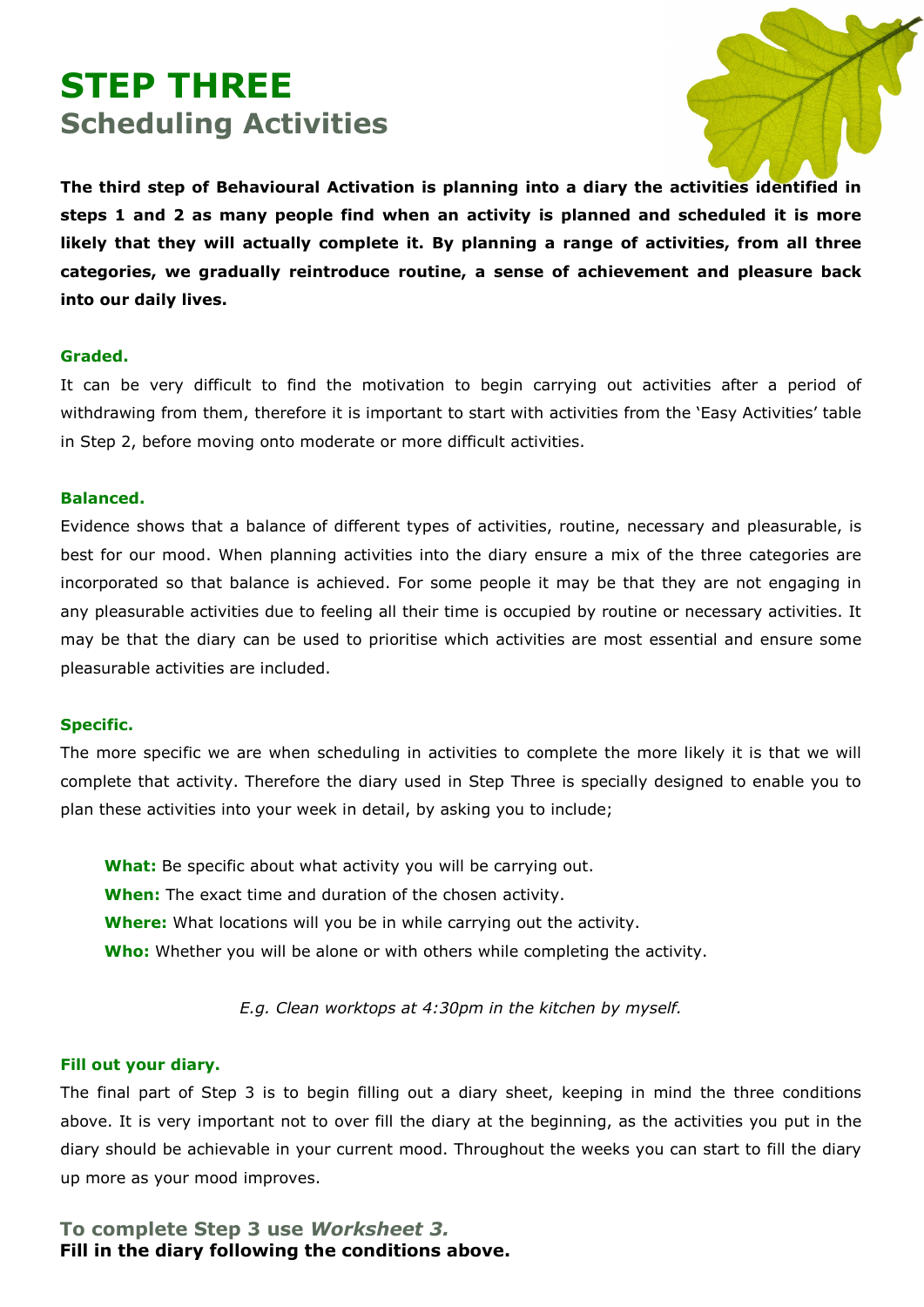# **WORKSHEET THREE WORKSHEET THREE**<br>Scheduling Activities **Scheduling Activities**

| Date: | Morning | What | Where | When | Who | Mood before: | Mood after: | Afternoon | What | Where | When | Who | Mood before: | Mood after: | Evening | What | Where | When | Who | Mood before: | Mood after: |
|-------|---------|------|-------|------|-----|--------------|-------------|-----------|------|-------|------|-----|--------------|-------------|---------|------|-------|------|-----|--------------|-------------|
|       |         |      |       |      |     |              |             |           |      |       |      |     |              |             |         |      |       |      |     |              |             |
|       |         |      |       |      |     |              |             |           |      |       |      |     |              |             |         |      |       |      |     |              |             |
|       |         |      |       |      |     |              |             |           |      |       |      |     |              |             |         |      |       |      |     |              |             |
|       |         |      |       |      |     |              |             |           |      |       |      |     |              |             |         |      |       |      |     |              |             |
|       |         |      |       |      |     |              |             |           |      |       |      |     |              |             |         |      |       |      |     |              |             |
|       |         |      |       |      |     |              |             |           |      |       |      |     |              |             |         |      |       |      |     |              |             |
|       |         |      |       |      |     |              |             |           |      |       |      |     |              |             |         |      |       |      |     |              |             |
|       |         |      |       |      |     |              |             |           |      |       |      |     |              |             |         |      |       |      |     |              |             |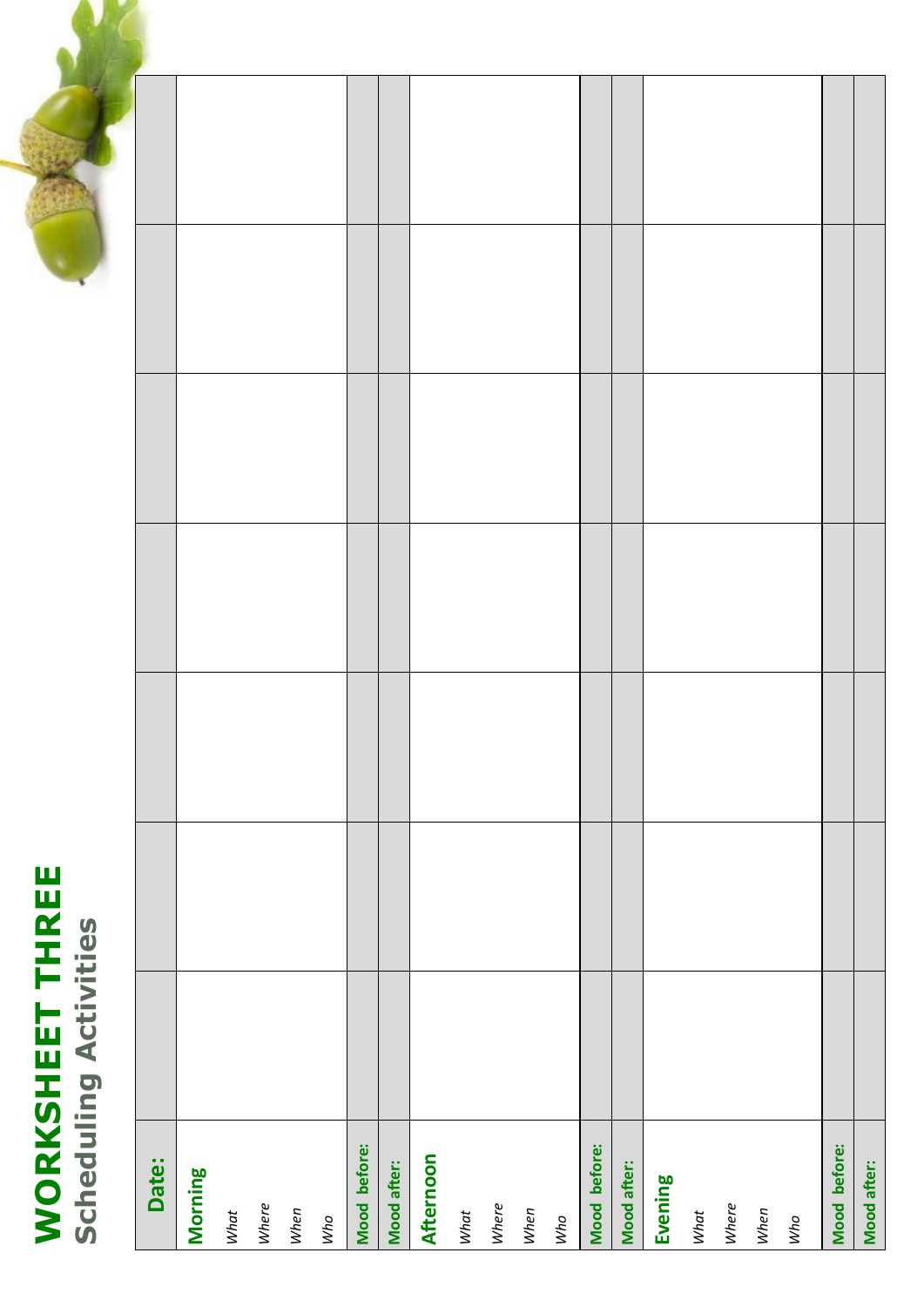## **STEP FOUR Implementation & Monitoring**



**The final step of Behavioural Activation is to complete the activities you have planned into your diary. Monitoring your mood while carrying out activities allows you to see the benefits of increasing activity levels. It is important to be flexible and to increase levels of activity week by week. Reviewing the diary on a weekly basis can help us to highlight our achievements and identify and overcome any obstacles.** 

#### **Monitor your mood.**

Monitoring your mood during Behavioural Activation allows you to see the effect that carrying out these activities can have on your mood. The diary allows space to record the intensity of your mood before and also after carrying out the activity, using a scale of 0-100%.

#### **Being flexible.**

Day to day life can throw obstacles into our path unexpectedly, it may be that you cannot complete a planned activity due to such obstacles. It is therefore important to be flexible, activities not completed can be postponed to a later date when you feel it would be more achievable.

#### **Increasing activity levels.**

Once you have completed your first week of Behavioural Activation you may find that you wish to begin to add more activities gradually into the diary at your own pace. It is important to remember that this is a gradual process and should not be rushed, it may be that you spend a few weeks completing a small number of easier activities before moving on to those that are more difficult.

| <b>Obstacles &amp; Solutions</b> |                                                                              |  |  |  |  |  |  |
|----------------------------------|------------------------------------------------------------------------------|--|--|--|--|--|--|
| Too difficult to start           | Try the activity for just 5 minutes                                          |  |  |  |  |  |  |
| Tasks are too large              | Break tasks down further                                                     |  |  |  |  |  |  |
| Lack of energy or motivation     | Be time specific instead of task specific                                    |  |  |  |  |  |  |
| Not enough time                  | Prioritise and ensure a balance                                              |  |  |  |  |  |  |
| No improvement in mood           | Complete activities in spite of how you feel,<br>not because of how you feel |  |  |  |  |  |  |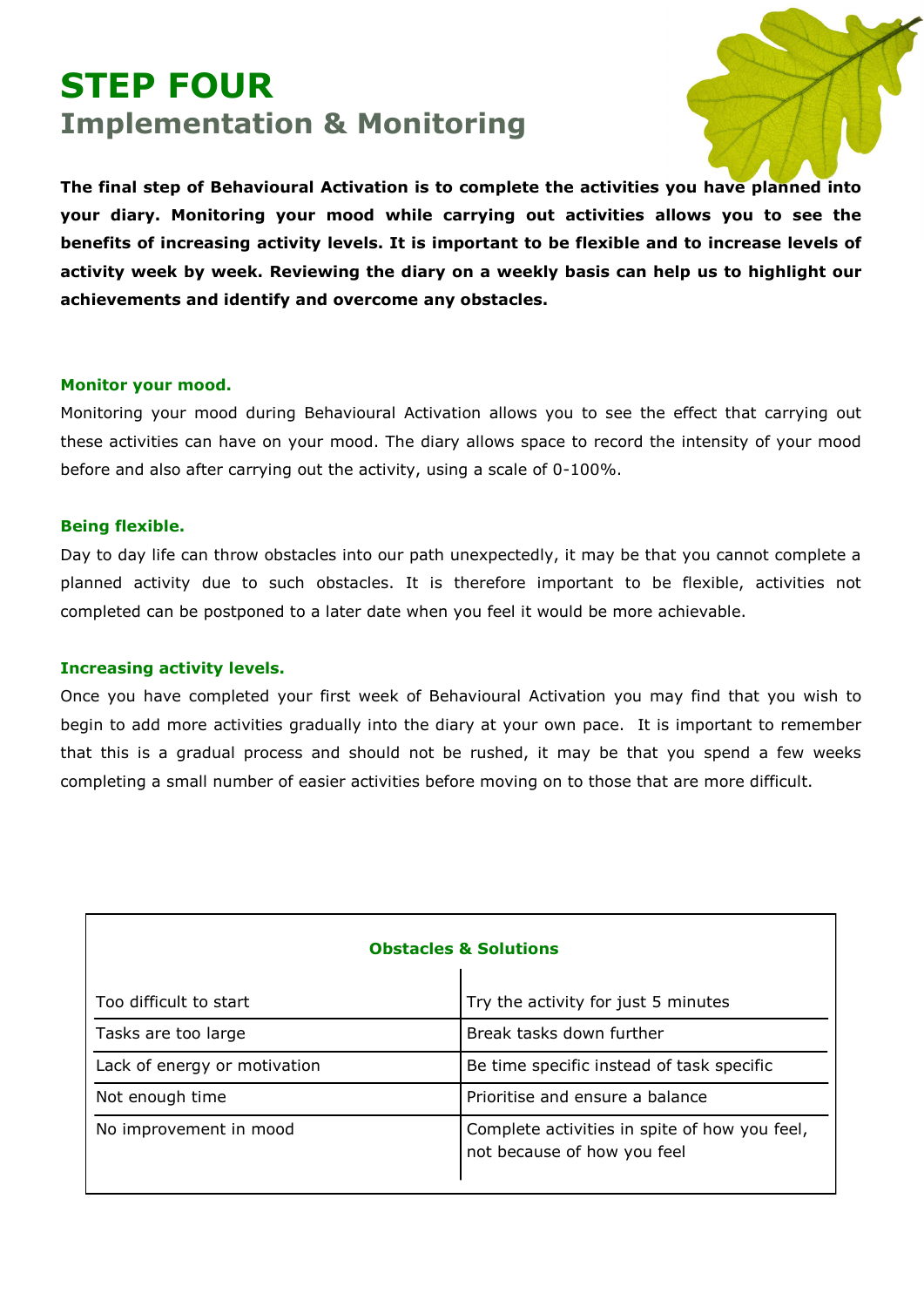## **Kim's story**

**Kim is a 36 year old working Mum who has struggled with feeling low for the past year. She works full time at a law firm and has a 9 year old son with her husband. Kim finds little time for herself in her busy schedule which has left her feeling stressed and overwhelmed.** 

Behavioural Activation allowed Kim to recognise that her daily life was filled with routine and necessary activities, and few, if any, pleasurable. Kim began by identifying the activities she felt she no longer had time for and was not doing. It was very difficult for Kim to think of pleasurable activities to add into her life as it had been some time since she had been able to engage in them. Kim spoke with her husband and friends and began to remember what she enjoyed doing in the past and what she always wanted to try. When Kim moved on to step two, ranking activities, she found that almost all the activities would be difficult to carry out currently. It was therefore important that Kim broke down these activities into more manageable steps to make them easier to complete. Kim initially planned one small easy activity into her diary per week where she found she had time. However it would often happen that work or home life got in the way of the activities. Therefore Kim chose to prioritise which routine and necessary activities she would do each day to ensure she had a balance of all activities. Although at first Kim did not find some of the activities pleasurable over time her enjoyment returned and her mood improved. Kim now ensures she maintains a balance of activities throughout her week by using the diary to plan in advance what activities she does each week.

## **Terry's story**

**Terry is a 68 year old man who is retired and caring for his wife. Following his retirement Terry stopped attending his social club that he used to regularly enjoy and began putting off day to day tasks. Terry's wife noticed that he was becoming irritable and his energy levels had dropped so suggested he saw his GP for advice.** 

Terry read through the information on Behavioural Activation and noticed that withdrawing from activities was maintaining the low mood he was experiencing. When identifying activities Terry saw that he had stopped his pleasurable activities and was putting off doing routine and necessary tasks. These tasks were building up and exacerbating the low mood Terry was feeling. When carrying out the tasks booked into his diary Terry found that the easier activities were quite difficult to start as he had little energy. Terry used the Behavioural Activation diary to set himself regular bed times and meal times in order to increase his energy levels. Once Terry felt more able he set himself small specific tasks to complete for a set amount of time. Some of the tasks Terry had been putting off had become quite difficult, so Terry broke them down into manageable steps. This allowed Terry to complete the tasks without becoming too tired and gradually build up his level of activity.

See Terry's example worksheets on the next page.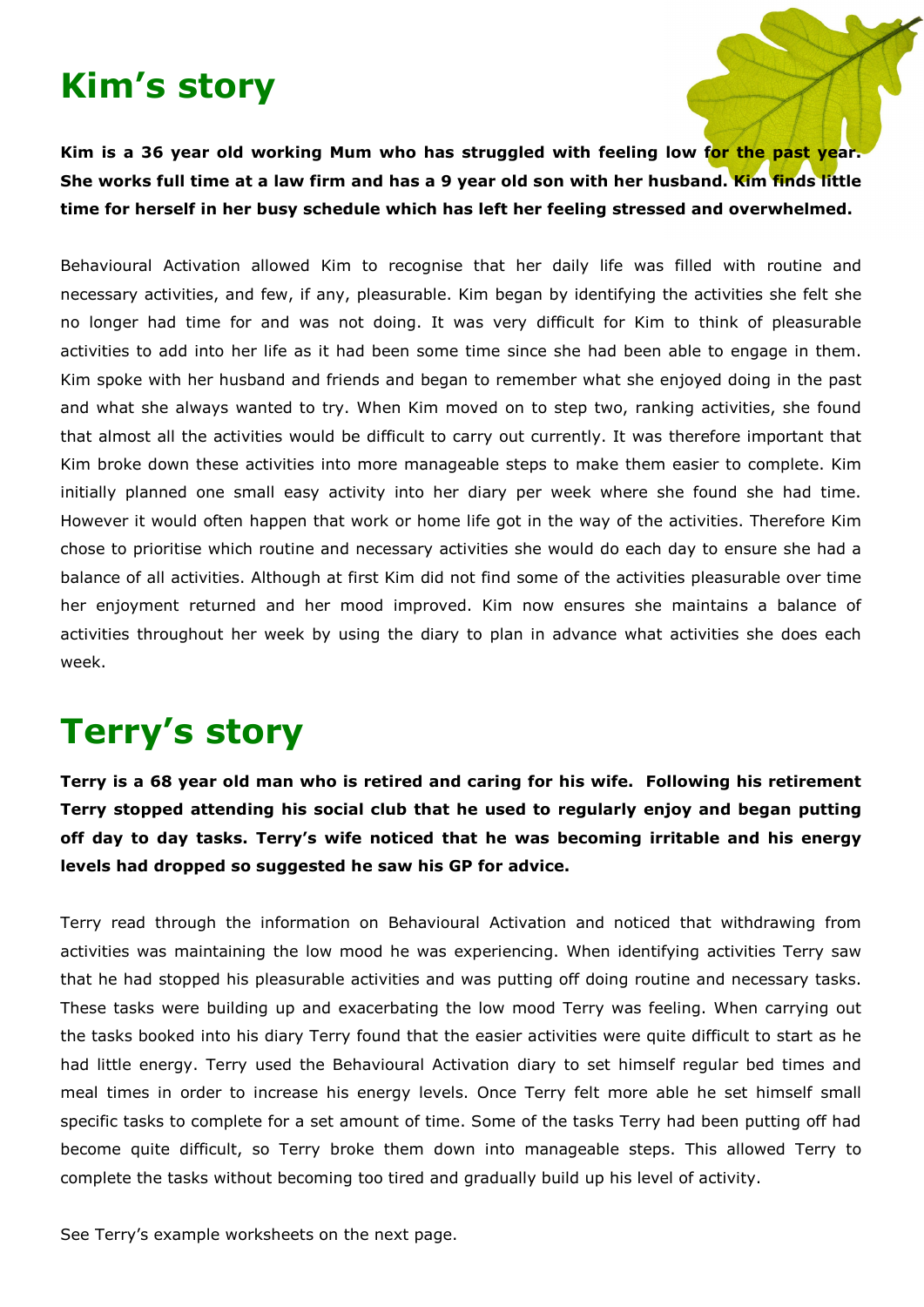## **WORKSHEET ONE Identifying Activities**



| <b>Routine Activities</b> |  |
|---------------------------|--|
| Laundry                   |  |
| Dishes                    |  |
| Make the bed              |  |
| Cook a healthy dinner     |  |
| Sweep the patio           |  |
|                           |  |
|                           |  |

### **Necessary Activities**

Pay the gas bill

Book flu jab

Collect pension

Call the plumber

## **Pleasurable Activities**  Social club Coffee with Bill See Grandchildren Take wife for a meal Walk in the park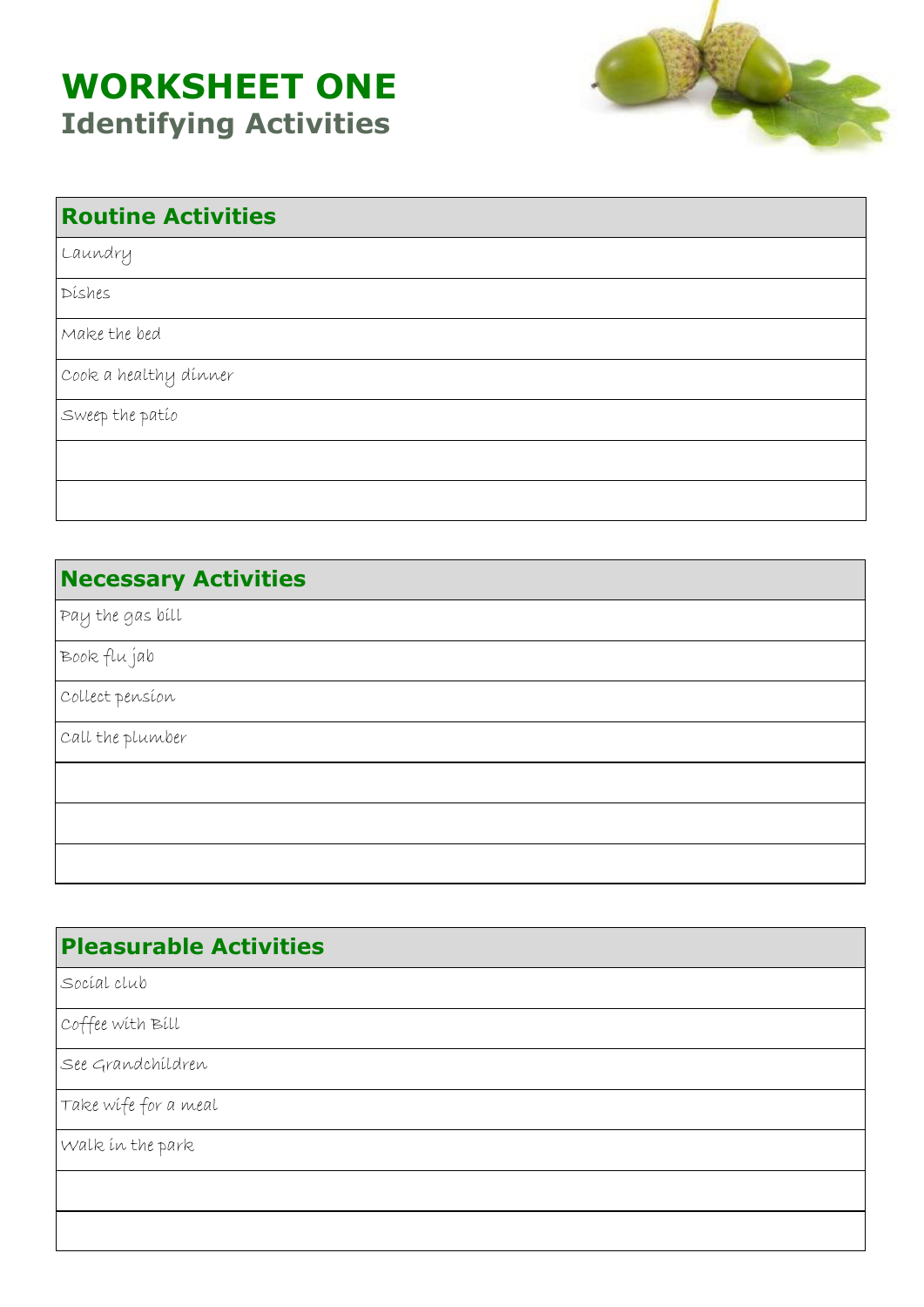## **WORKSHEET TWO Ranking Activities**



| <b>Easy Activities</b> | <b>Routine</b> | <b>Necessary</b> | <b>Pleasurable</b> |
|------------------------|----------------|------------------|--------------------|
| Make the bed           |                |                  |                    |
| Sweep the patio        |                |                  |                    |
| Book flujab            |                |                  |                    |
| Coffee with Bill       |                |                  |                    |
| Walk in the park       |                |                  |                    |
|                        |                |                  |                    |
|                        |                |                  |                    |

| <b>Moderate Activities</b> | <b>Routine</b> | <b>Necessary</b> | Pleasurable |
|----------------------------|----------------|------------------|-------------|
| See Grandchildren          |                |                  |             |
| Dishes                     |                |                  |             |
| Laundry                    |                |                  |             |
| Collect pension            |                |                  |             |
| Call the plumber           |                |                  |             |
|                            |                |                  |             |
|                            |                |                  |             |

| <b>Difficult Activities</b> | <b>Routine</b> | <b>Necessary</b> | <b>Pleasurable</b> |
|-----------------------------|----------------|------------------|--------------------|
| Socíal club                 |                |                  |                    |
| Pay the gas bill            |                |                  |                    |
| Take wife for a meal        |                |                  |                    |
| Cook a healthy dinner       |                |                  |                    |
|                             |                |                  |                    |
|                             |                |                  |                    |
|                             |                |                  |                    |